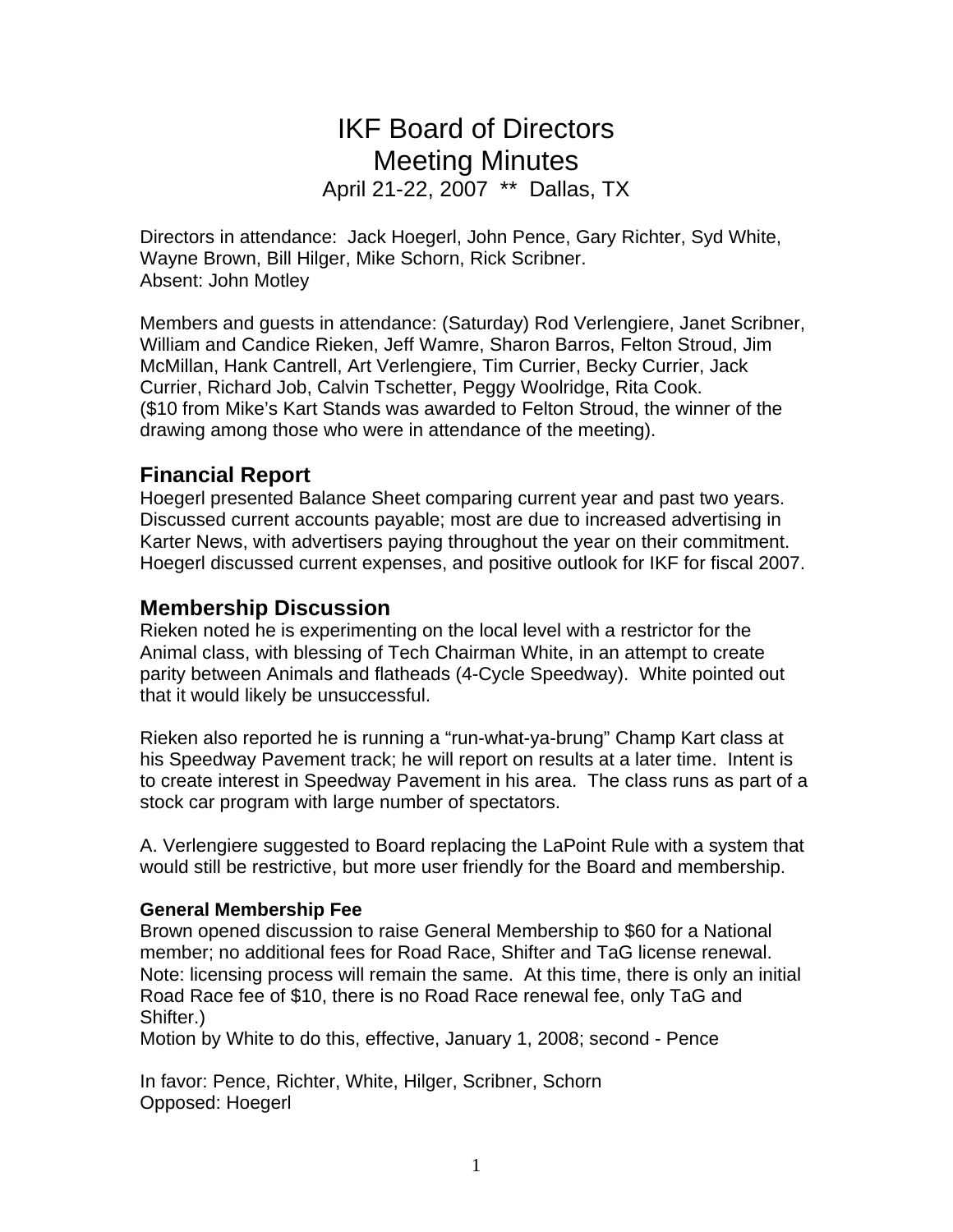Absent: Motley )**Passed**

**Clarification re: who can suspend IKF members**. The only way an IKF member can be suspended or put on probation is through the IKF Board of Directors. Brown cautioned local officials against threatening suspension or probation. Local officials may go through the proper process if they feel actions of an IKF member warrant suspension or probation.

## **Obligation of IKF Board members**

Motion by White to add, as 101.4.1, and renumber the current 101.4.1: Obligations of a Member of the IKF Board of Directors As a minimum:

1. A Director is expected to attend all 3 scheduled BOD meetings each year. These meetings require Directors' presence all day Friday, Saturday and Sunday. Directors may have to travel on Thursday and Monday. These meetings may require prior preparation in the form of reading communications from the IKF Office and fact finding, independently, to prepare for a reasonable discussion of issues.

 Reimbursement of reasonable expenses will be made for Directors' attendance at scheduled BOD meetings, travel at the lesser of surface or coach class airfare, purchased 30 days in advance, lodging and a minimal meal allowance set by the BOD.

The Board members are needed at the meetings, thus:

 1a. Failure to attend two consecutive scheduled meetings without reasons acceptable to a majority of the BOD will result in removal as a Director.

 1b. Partial attendance at a meeting will result in partial reimbursement of expenses. Attendance of 2 days of a 3 day meeting will be result in reimbursement for only 2/3 of expenses, for example.

2. Directors are expected to participate in all phone BOD meetings that may be called from time to time. These can take up to 120 minutes each.

3. Directors are expected to have a FAX machine to receive communications from IKF Office. Reimbursement of reasonable expenses will be made for FAX and telephone usage charges for IKF business.

4. Directors are expected to have email capability for rapid communication.

5. Directors are expected to be willing to serve as an Officer of the Corporation.

6. Directors are expected to Chair a Committee, or be the Board Liaison to a Committee and submit written reports to the BOD of Committee activities.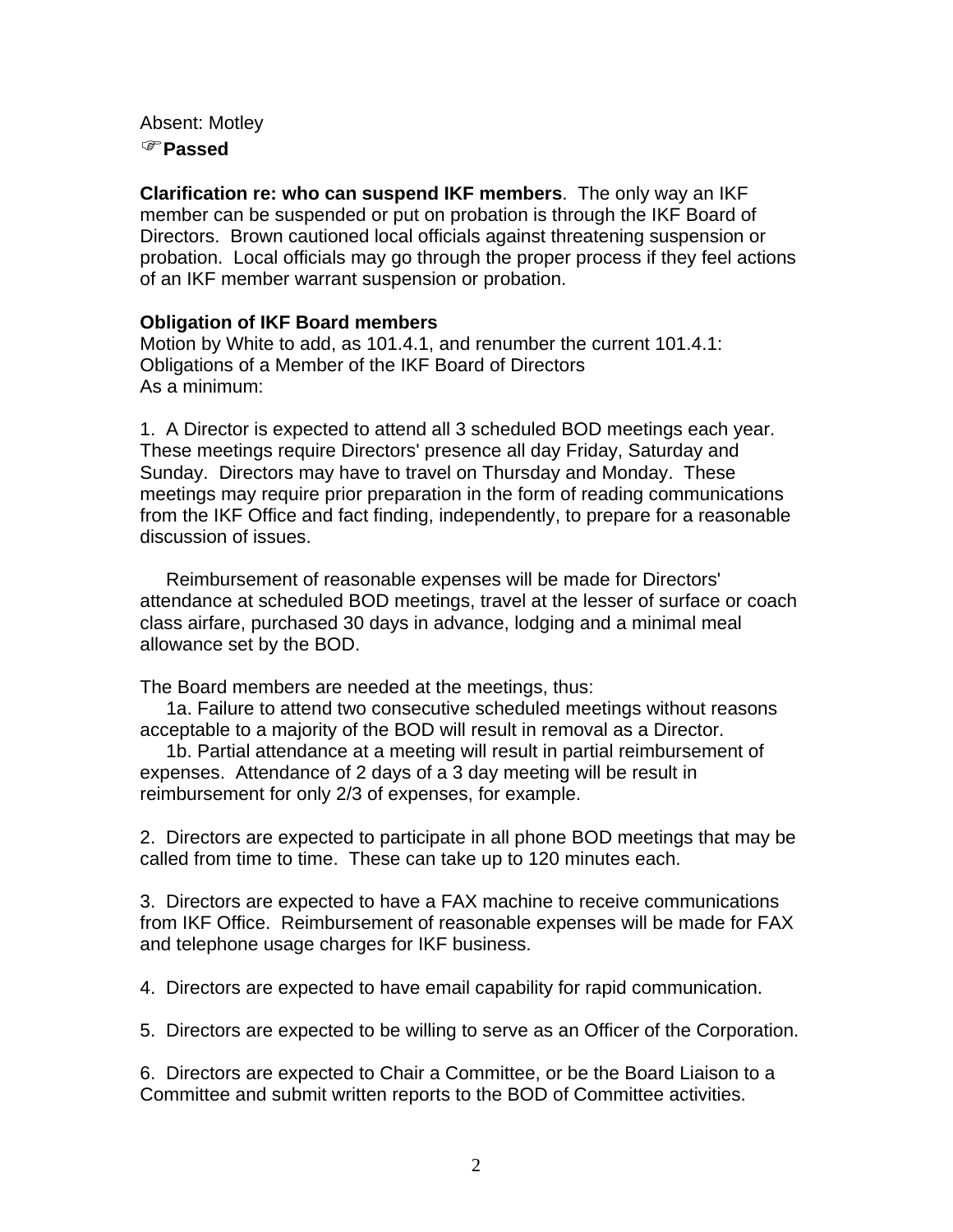7. Directors are expected to attend at least one IKF Grandnational annually as the IKF Appointed Director in Charge or IKF Appointed Tech Person. These positions carry heavy responsibility and are not to be taken lightly.

8. Directors are expected to be knowledgeable of IKF rules in all Divisions, not just the area of prime interest, sufficient to make judgments and assess penalties on the members.

9. Directors are expected to attend IKF Regional races to interface with members.

10. Directors are expected, when they find a problem with IKF, to solve the problem, not expect that someone else do something. The IKF Board members are the people who do something about the problems.

Second – Schorn

Brown commented that prospective Board members and current IKF members do need to understand the time and personal financial commitment each Board member makes when serving as an IKF Director.

In favor: Hoegerl, Pence, Richter, White, Hilger, Scribner, Schorn Absent: Motley

#### )**Passed**

White reported the following statements to be included in GN contract:

 a. IKF has the right to display IKF banners in a high traffic, openly visible area of the track.

 b. IKF has the right to display IKF National Sponsors banners or other identification in a high traffic, openly visible area of the track. Should there be contractual conflicts, a compromise will be negotiated by the IKF President or Director in Charge.

Richter reported that BOD is looking at changing the color of plate which IKF Expert drivers can run (Sprint and Road Race); this is based on the fact that many new European karts are now coming with yellow plates. Sticker/band would also be available that designates driver as Expert Driver. Also looking at stickers that would designate driver as a National Champion/Duffy winner and Regional Champion.

## **Tech Manual Issues**

Motion by Richter to amend heading at rule 620 to read: **Komet K-71 Piston Port/HPV (see additional HPV specific rules)**

Second: Shorn In favor: Hoegerl, Pence, Richter, White, Hilger, Scribner, Schorn Absent: Motley

)**Passed**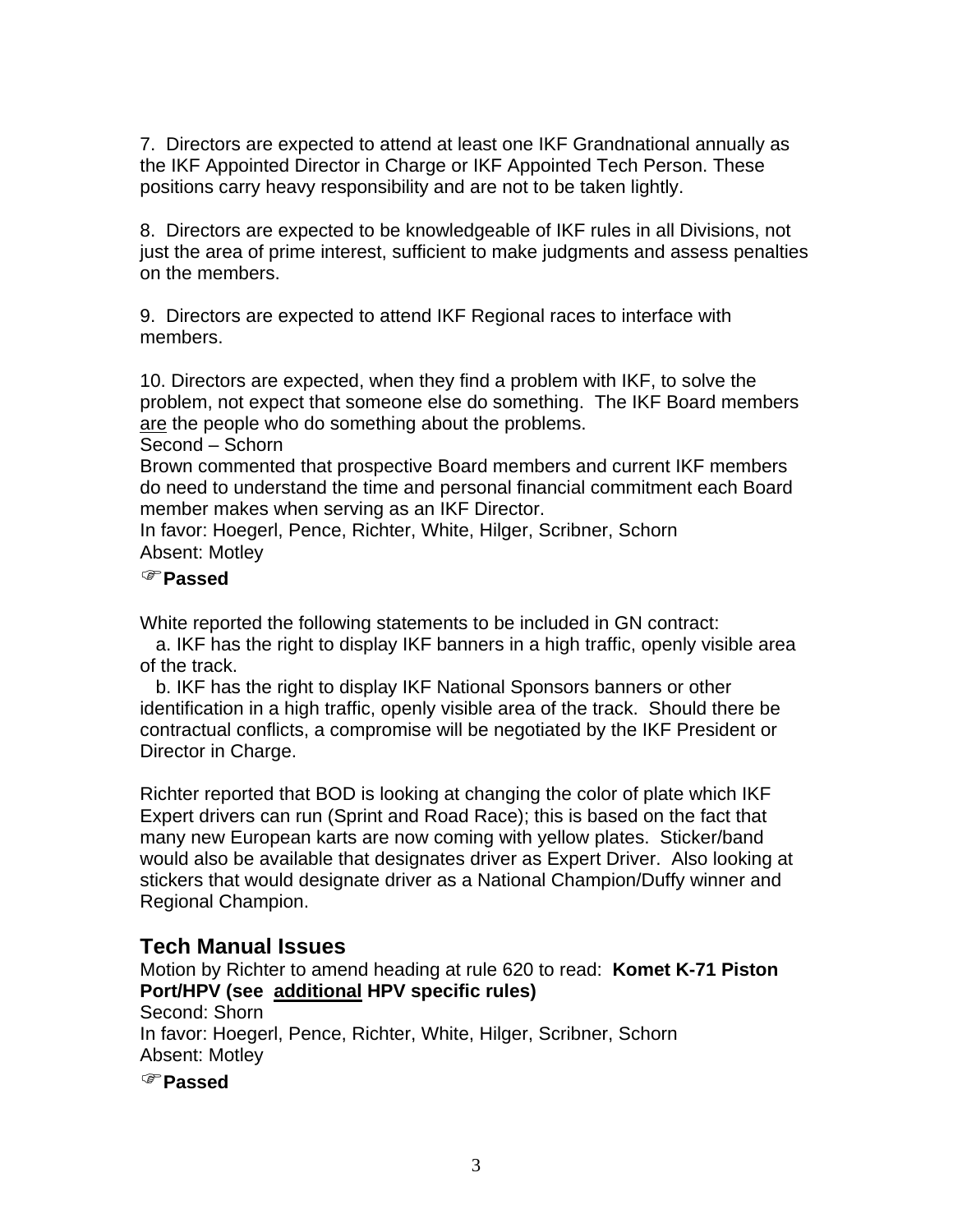Motion by Richter to add to the Tech Manual:

Track Emergency Personal: A physician, paramedic or qualified attendant with an adequate first aid kit shall be present during all IKF racing events. Emergency personnel shall not be participating in the event as a driver, and must be in communication with race control at all times during the event.

Second – Scribner

In favor: Hoegerl, Pence, Richter, White, Hilger, Scribner, Schorn Absent: Motley

## )**Passed**

Section 105.2.1.9 currently reads

Throttle: Karts shall be equipped with a throttle pedal having a return spring which shall close the throttle when released.

Motion by Richter to amend to read:

Throttle: In addition to an adequate carburetor return spring, Karts shall be equipped with a spring mechanism attached to the pedal assembly which shall return the throttle pedal to the idle or throttle off position when released. Second – White

In favor: Hoegerl, Pence, Richter, White, Hilger, Scribner, Schorn Absent: Motley

## )**Passed**

Section 210.8.6.8.5 and 211.8 If a driver did not cause a red flag, yet is transported off site, how is he scored? The wording might need to be changed in 210.8.6.8.5 to "karts involved in the red flag" or "karts on the track at the time of the red flag" The issue comes down to the kart and driver never scaled therefore the driver could be disqualified.

**Clarification:** If a driver is injured and unable to scale, 210.8.6.8.5 allows that he is not disqualified, but will be scored for that heat, pre-final or final where he drops out.

## Motion by White:

Add, as 105.2.1.2.1: As a pre-tech item only, competitors are required to display an IKF sticker on a visible, forward facing surface of their kart at all Regional, National, and Grand National events. Promoters, Regional coordinators and IKF Directors will have a supply of IKF stickers.

## Second – Pence

In favor: Hoegerl, Pence, Richter, White, Hilger, Scribner, Schorn Absent: Motley

## )**Passed**

## Motion by White:

Add, as 105.2.1.2.2: Competitors may be required to display identification of IKF National sponsors on a visible surface of their kart at all Regional, National, and Grand National events. Contractual conflict between a competitor's sponsors and the IKF National sponsor display will be resolved by the IKF President, the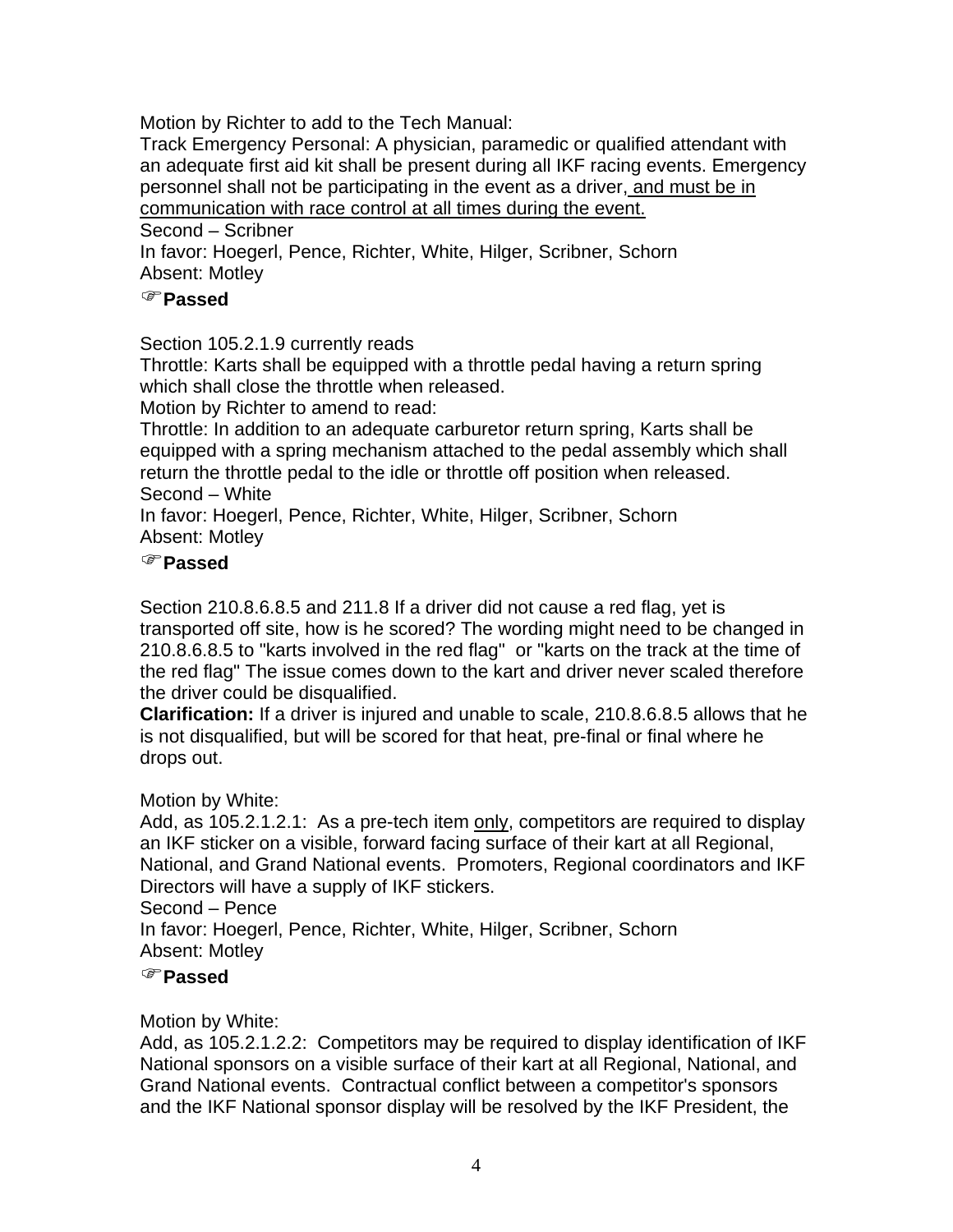IKF Director in Charge or the Regional Coordinator. Stickers would be provided to competitors at registration. Second – Pence In favor: Hoegerl, Pence, Richter, White, Hilger, Scribner, Schorn Absent: Motley

## )**Passed**

## Motion by White:

Add, as 103.1.2 g): Should there be serious dissention within a Committee, a single minority report, prepared by the dissenting Committee members (minimum of 2 dissenting members), will also be heard by the IKF Board at January, Spring and Fall meetings. Second – Schorn

In favor: Hoegerl, Richter, White, Hilger, Scribner, Schorn Absent: Motley, Pence

## )**Passed**

Motion by White:

719.16 change first sentence to: Stock Animal or World Formula rocker arms only - no modification allowed.

Second – Schorn

In favor: Hoegerl, Richter, White, Hilger, Scribner, Schorn

Absent: Motley, Pence

## )**Passed**

Motion by White:

719.17 Change first sentence to: Stock Animal or World Formula valves, one angle only, no polishing or lightening.

Second - Schorn

In favor: Hoegerl, Pence, Richter, White, Hilger, Scribner, Schorn Absent: Motley

## )**Passed**

Motion by White  $508 -$  Change  $2^{nd}$  and  $3^{rd}$  sentence to: Before a disputed part leaves the control of the Tec Inspector, the part or parts in question shall be packaged and sealed with tape; both the competitor's and Race Director's (or Tech Inspector's) signature must appear on the tape Second – Pence In favor: Hoegerl, Pence, Richter, White, Hilger, Scribner, Schorn Absent: Motley

)**Passed**

## **Membership Letters**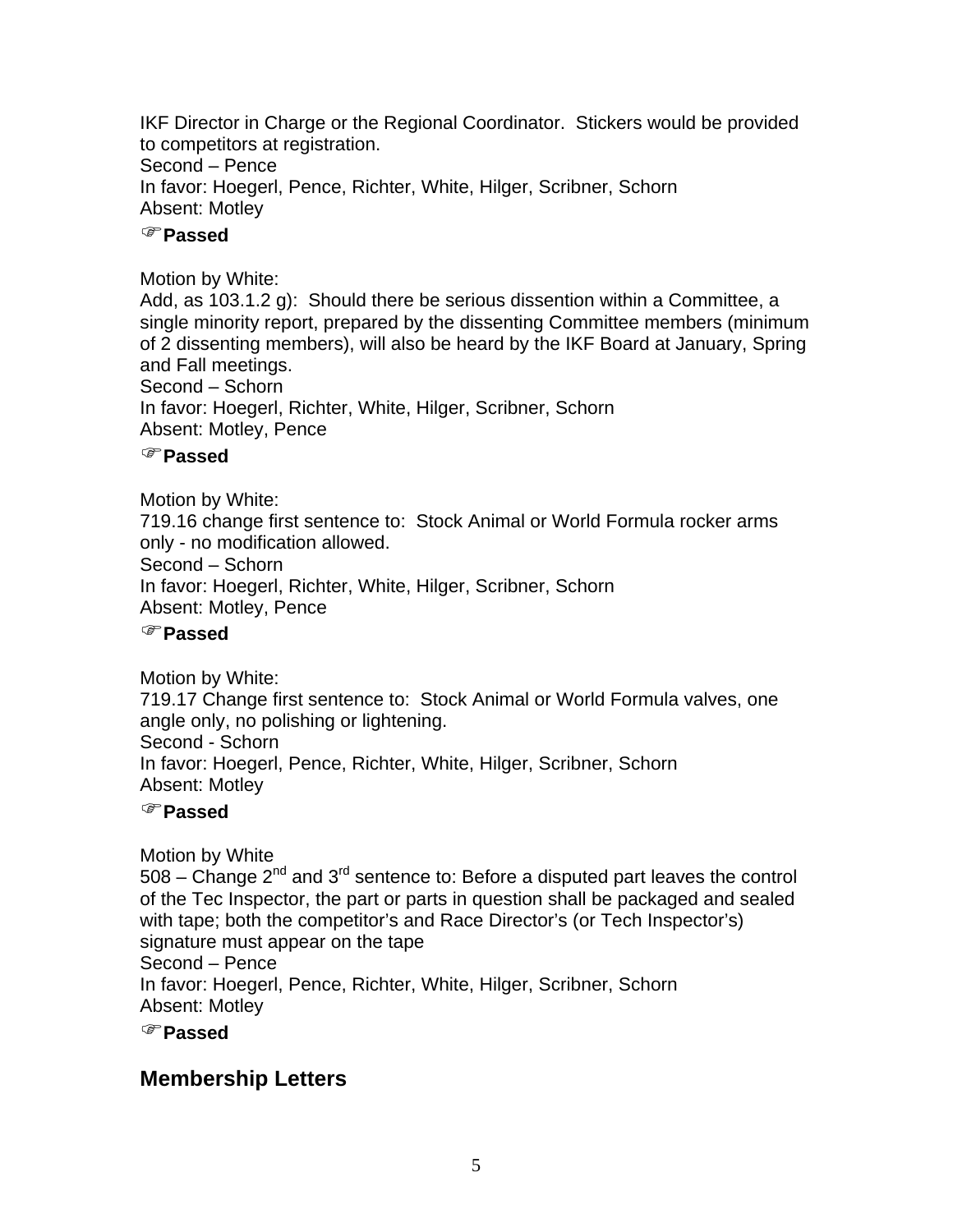From Roger Miller, NCK President re: SWRA schedule conflict with NCK hosted Grandnational event. Jim McMillan reported this race date was set in September '06 based on track availability; date was approved by Lehmann, then President of IKF, and SWRA has already put down a deposit for the facility rental. Hank Cantrell explained that competitors who have an entry at the 2007

Grandnationals will receive  $7<sup>th</sup>$  place points for this Regional race; competitors in this series are allowed to drop one race, and this race will be eligible as their "drop."

Discussion re: availability of tracks. SWRA has agreed to sponsor 3 classes for the 2007 Road Race Grandnational event.

Motion by Schorn to allow this particular situation due to the SWRA Regional points proposal and agreement to sponsor 3 classes at the IKF Road Race Grandnationals.

Second – Scribner

In favor: Hoegerl, Pence, Richter, White, Scribner, Schorn

Abstain: Hilger

Absent: Motley

## )**Passed**

Discussion from McMillan re: what is being done to promote Jr. classes in Road Race, and the need to do this in all Regions. McMillan suggested IKF needs to work with a group to promote a particular package to build a program instead of sitting back to see if something happens in a Region. A. Verlengiere commented that viability of a particular venue of karting (Sprint, Road Race, etc.) is based to a great extent on how strongly the shops promote it; the shops promote the programs most lucrative to them. Pence also commented that participation in a particular venue (especially in the Junior programs) is based on what some competitors see as the best step into a bigger form of racing.

## **Letter re: Hettervik/Toy situation.**

Board agreed with disqualification ruling made by local track officials; no further action will be taken by the IKF BOD.

**Wallace/Veloz** re: race director allowing driver to qualify outside of his class qualification time because driver said he could not hear announcement re: his qualifying race. Tech Manual states it is the responsibility of the driver to be aware of race schedule; race director has been notified of procedure as outlined by IKF Tech Manual.

## **Scribner Protest**

Rick Scribner, speaking from the audience, asked that DQ be overturned as part for which he was DQ'ed has been deemed a legal part by the TaG Tech Committee. Motley has recommended the DQ be overturned. Vote by Board is not required; Tech Committee Chairman will write a letter to Tech Director of this race explaining rule and ruling that DQ is rescinded.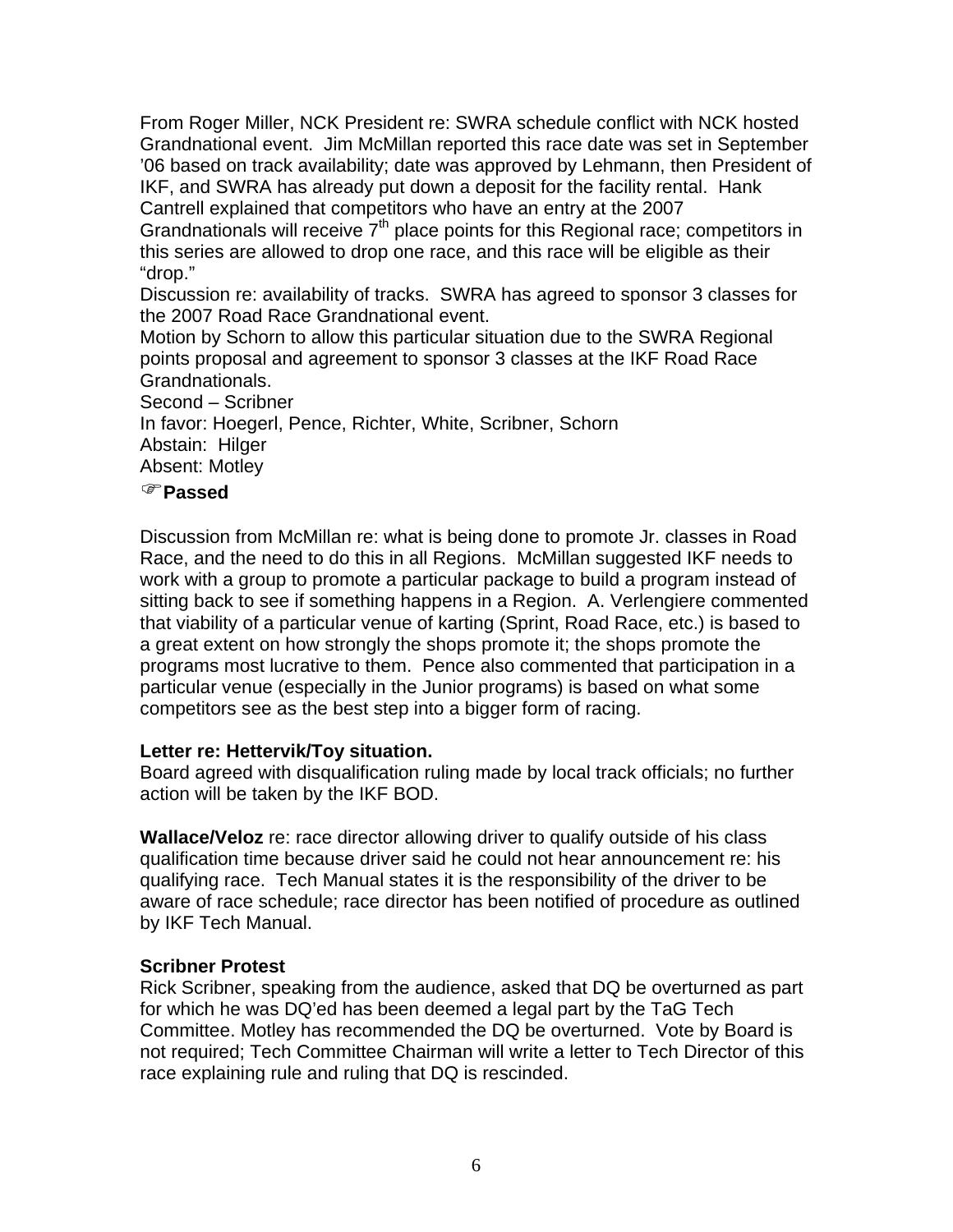Motion by White: 603.1.4.5 Add to end: the un-used end of double ended rubber flange may be left as manufactured and run inside the air box, or may be trimmed. This should also be added to: 676.7.3. Second – Scribner In favor: Hoegerl, Pence, White, Hilger, Scribner, Schorn Abstain: Richter Absent: Motley )**Passed**

## **2008 Grandnational Bid Deadlines**

The June issue of Karter News will have the notice of acceptance of bids for the IKF Grandnational races (approximately 24 months away). The bids for the IKF Grandnational must be in the IKF Office prior to September 1, 2007 (approximately 21 months before the race).

## **Nominations for IKF Board of Directors Due**

101.4.1 Ballots for election for the Board of Directors shall appear in the June issue of Karter News each year. Two nominations are required for a Candidate to be placed on the ballot for the Board of Directors.

101.4.1 Nomination forms must be returned to the IKF Office by **July 5**, or the next business day, to be valid.

## **4-Cycle Speedway Flathead Announcement**

It is the intent in 4-Cycle Speedway to reduce the number of flathead classes in the near future to the overhead valve engines. Each year the number of flathead classes will be reduced to move forward with the overhead valve engine. Class structure for the coming year is decided at the Fall meeting. All concerns to the above to be sent to the IKF office.

## **Proposals**

## **From White**

Proposal 1: At 200.1, 209, and 213: Eliminate Stock Heavy (Flathead) as a 4 Cycle Sprint Grandnational class. Seconds: Scriber, Schorn

Proposal 2: This is dependent on the above Proposal passing. At 211.5.2 Change Senior race distances to: Pre final: 8 -12 miles, Final: 10 -14 miles. Change Junior race distances to: Pre final: 6-8 miles. Final: 10 - 12 miles. Or to distances recommended by Sprint Committee after the 4 Cycle Sprint GN in 2007.

Seconds: Pence, Hilger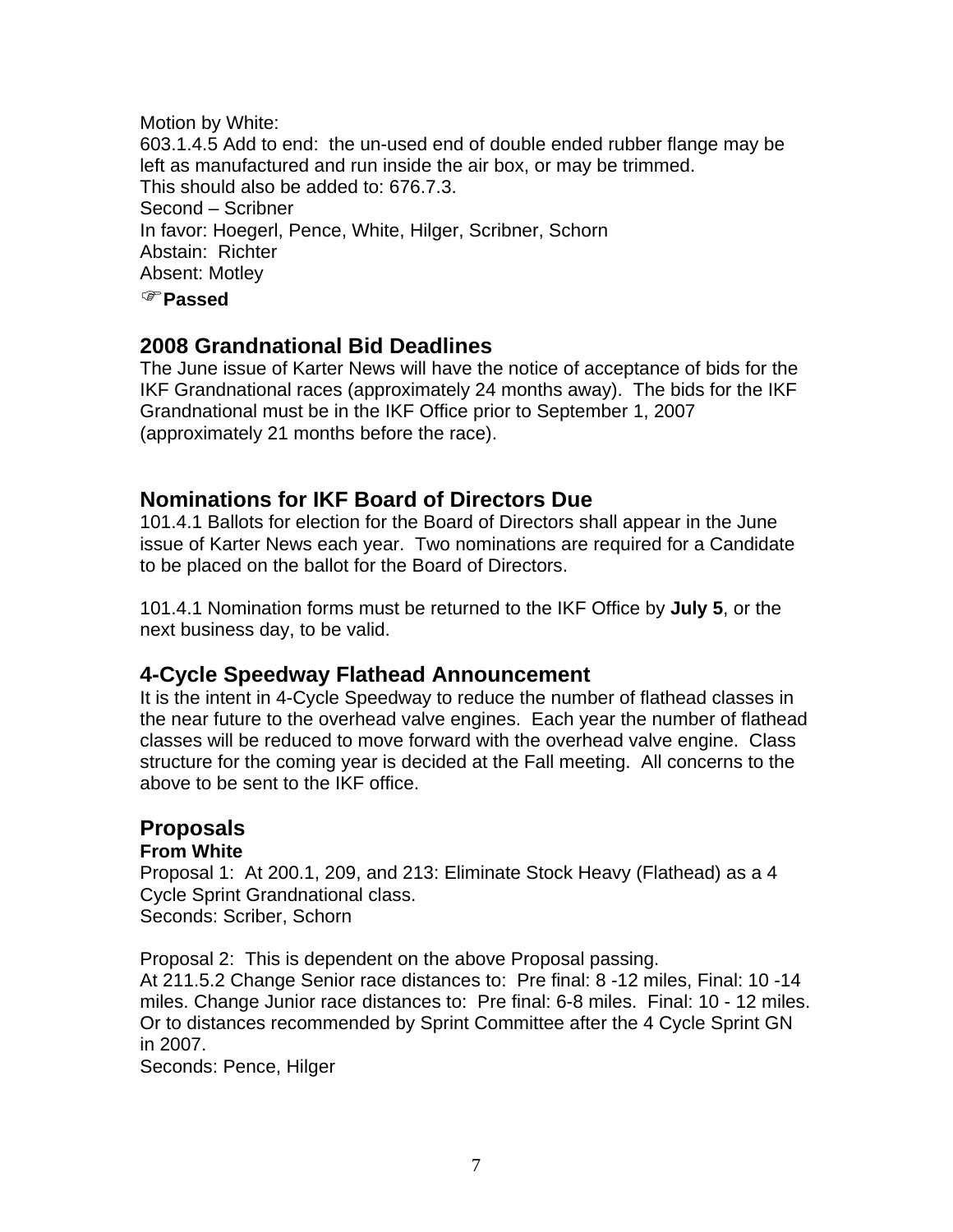Proposal 3: Add at 301 Class 13: 5" diameter wheels only. Add as 306.9.7: IKF World Formula - 5" diameter wheels only. Seconds: Schorn, Scribner

Proposal 4: At 258, the only Sprint Shifter classes that will run at the Sprint Grandnationals will be those that have had Regional Participation in the previous year.

Seconds: Hoegerl, Pence

Proposal 5: Amend 104.17.2 to read: All drivers participating in a an IKF Grandnational in Speedway and Road Race divisions must have competed in 3 IKF Regional events since the previous year's Grandnationals. Seconds: Richter, Pence

Proposal 6: Add 104.17.2.1 IKF Sprint Experts may enter the Grandnational in their Expert Division without participating in three Regional events. Seconds: Pence, Richter

Proposal 7: Add 104.17.2.1 IKF Road Race Experts may enter the Grandnational in their Expert Division without participating in three Regional events. Seconds: Pence, Richter

Proposal 8: In the rule book, at every instance where the 3 karts for a Duffy requirement is stated, increase this minimum to 5. Seconds: Scribner, Pence

#### **From Hoegerl:**

Proposal 9: Add to page 88, Section 622 Comer K-80, 2007 Tech Book. Piston: Bottom ring must be left on piston. Piston and ring must be installed into cylinder and must not fall through cylinder under it's own weight. Rings to be of magnetic material and can not drop through cylinder, max. end gap to be .040". Seconds: Schorn, White

Proposal 10: Add to page 90, 2007 Tech Book Section 622.51.7 Rings: Bottom ring must be left on piston. Piston and ring must be installed into cylinder and must not fall through cylinder under it's own weight. Rings to be of magnetic material and can not drop through cylinder, max. end gap to be .040". Reason: To equalize the playing field. Seconds: White, Richter

## **From Motley**:

Proposal 11: Section 207 Replace SSX-V exhaust with RLV "Q" exhaust for (5) Jr. Super Sportsman; (8)Sr. Super Sportsman and (9) Super Sportsman Heavy. Reasons: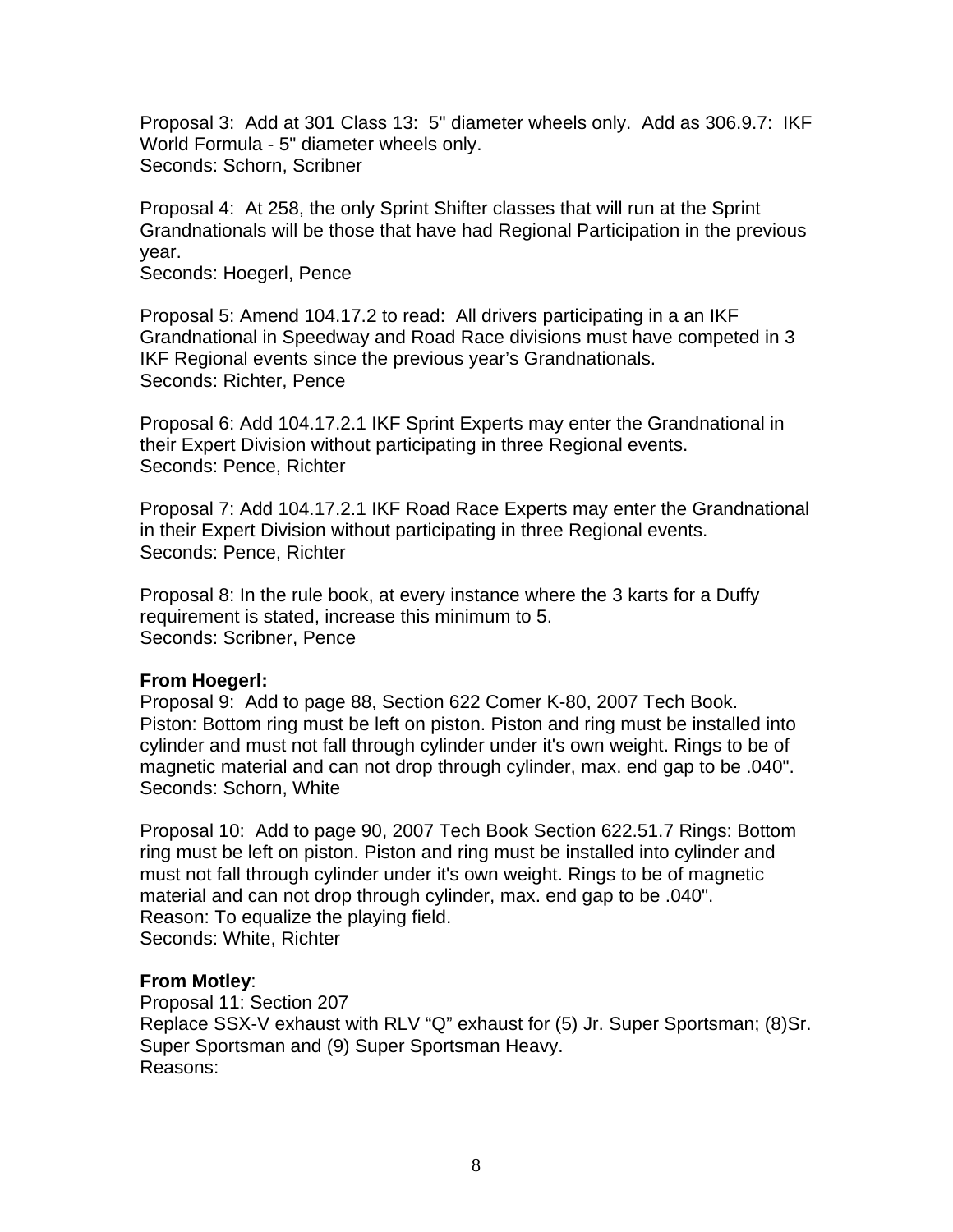- (a) Quieter, allows IKF to become pro-active on noise issues as the current exhaust is the loudest 2-cycle class. Has been used for two years in the Northwest due to noise issues with positive results.
- (b) Looks like a "real" pipe which is a more positive image.
- (c) Is of all welded design which makes it easier to tech.

This could be approved with a cooling off period allowing regions to adopt it for 2008 or wait until 2009, at which time it becomes mandatory. However I suggest it be mandatory for 2008 Grandnationals.

Seconds: White, Brown

## Proposal 12: Section 623.7.16

Change RLV SSX/SSX-V muffler to welded on end cap by manufacturer (part # to be determined).

Reasons:

- (a) Lessens ability of competitor to modify the exhaust illegally.
- (b) Removes the decision of whether the end cap is "leaking too much". The current design all leak so the tech official is often faced with the decision of "how much is too much".
- (c) We have, up to this year provided welded end cap exhausts to participants at the Grandnationals, as the concern has been that some modified exhausts are in use. If this is a concern at the Nationals it is certainly as large a problem at club and Regional events.

Seconds: White, Schorn

## Proposal 13: Section 623

Change RLV YBX muffler to welded on end cap by manufacturer (part # to be determined)

Reasons:

(a)Lessens ability of competitor to modify the exhaust illegally.

(b)Removes the decision of whether the end cap is "leaking too much" The current design all leak so the tech official is often faced with the decision of "how much is too much".

(c)We have, up to this year provided welded end cap exhausts to participants at the Grandnationals, as the concern has been that some modified exhausts are in use. If this is a concern at the Nationals it is certainly as large a problem at club and Regional events.

I have discussed these changes on both the SSX and YBX exhausts with RLV and believe we can work an exchange, inspection or modification program out with minimum expense to our members. Most competitors replace these exhausts on a regular basis anyway.

Second: Schorn, Hilger

Proposal 14: Sections 620.54.2; 620.54.3; 620.54.4

Change exhaust design to welded on end cap by manufacturer (part # to be determined)

Reasons: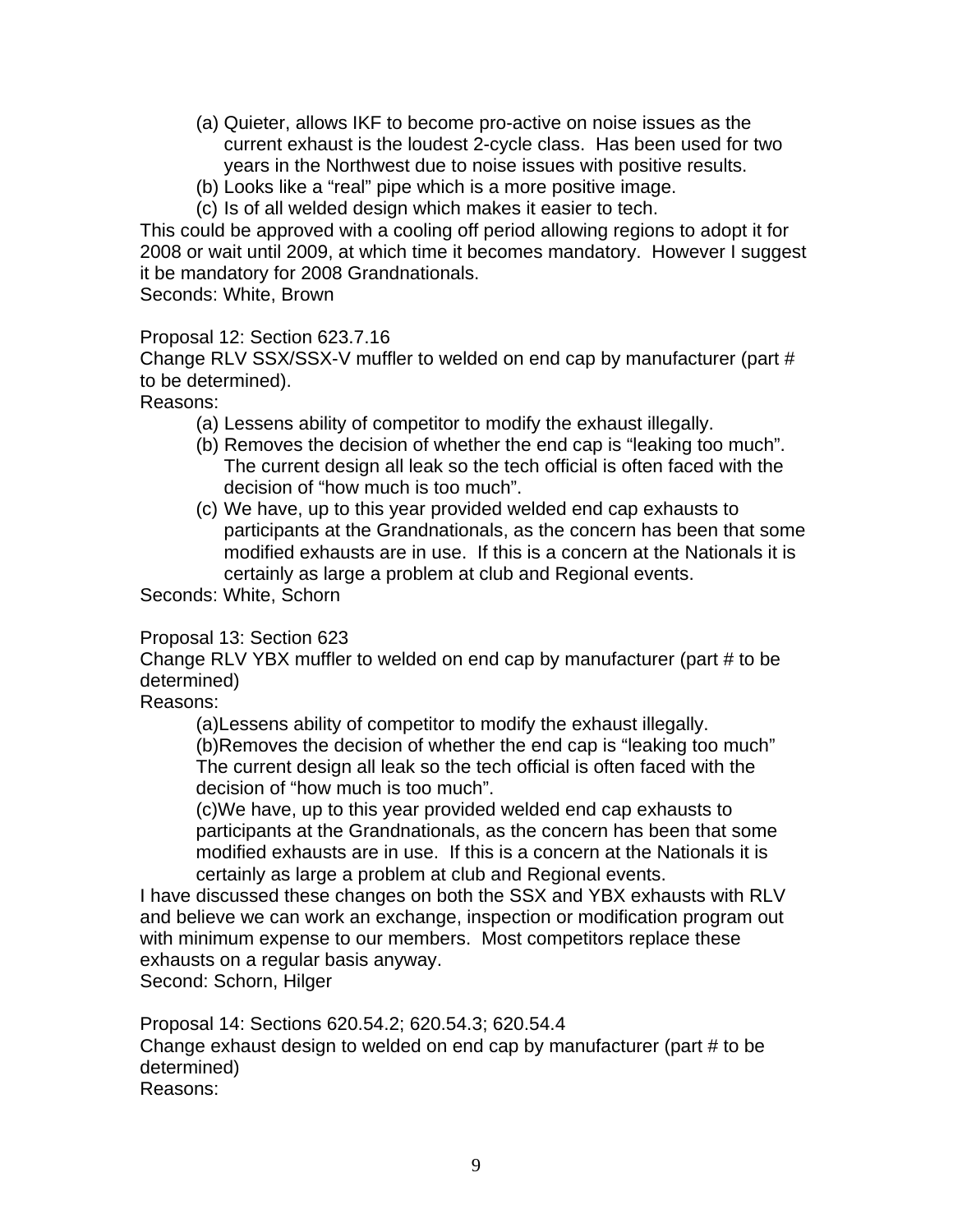(a)Lessens ability of competitor to modify the exhaust illegally.

(b)Removes the decision of whether the end cap is "leaking too much" The current design all leak so the tech official is often faced with the decision of "how much is too much".

I have discussed this proposal with Gary Gebhart from Horstman Mfg., and while he did not have objections to the suggestion he would like to see it effective in 2009. He is concerned about any more changes currently as we have the ignition and cylinder issues in play at this time.

Seconds: White, Richter

## **From Pence:**

Proposal 15: Section 207, classes 8 & 9

Remove wet engine clutch restriction; change to allow wet clutch, or dry clutch per Section 202.

Change 202.5 title to: Requirement for clutches

Add to end of 202.5.1: ...or dry clutch meeting specifications in 205.4.

Change title in 202.5.2 to: the approved wet clutch manufacturers are: Renumber 202.6 to 202.5.4

Renumber the following paragraphs appropriately following 202.5.4.

202.5.4----202.6 Requirements for Dry Clutches:

202.5.4.1----202.6.1 Clutches for Junior Super Sportsman, Super

Sportsman, Super Sportsman Heavy, Formula Y/C Heavy and Masters Formula Y/C can use a dry clutch if it meets the following specifications.

202.5.4.2----202.6.2 Clutch Specifications

202.5.4.3----202.6.2.1 The clutch assembly including the basket, and excluding the starter nut, shall be checked for weight. The clutch assembly will have a minimum weight of 19 ounces and a maximum weight of 24 ounces.

202.5.4.4----202.6.2.2 The clutch will have no more then 4 friction surfaces and no less then 4. No more then one-friction surface per side of each disk is allowed. The friction material must form a continuous band around the face of the backing plate no less then .410" wide. The friction surface-band will have a minimum I.D. of 1.500" and maximum O.D. of 3.00".

202.5.4.5----202.6.2.3 The Clutch must be manufactured in the U.S.A.

202.5.4.6----202.6.2.4 Clutch may not be manufactured from the

following materials: titanium, carbon fiber, carbon/carbon, magnesium or other exotic material.

202.5.4.7----202.6.2.5 No alteration of the clutches original design,

other then replacement of disks, springs, shims, arms and fasteners using standard parts is allowed.

Seconds: Scribner, White

## **Woodard Presentation re: OHV Blue Wazoom (Animal Model)**

Continuation of flathead they have built for the past 11 years. Interest in flatheads/lack of available parts has been reason to move ahead. Flathead put out 13 hp; this one puts out 16.5 hp. Carb is same as used on current Flathead.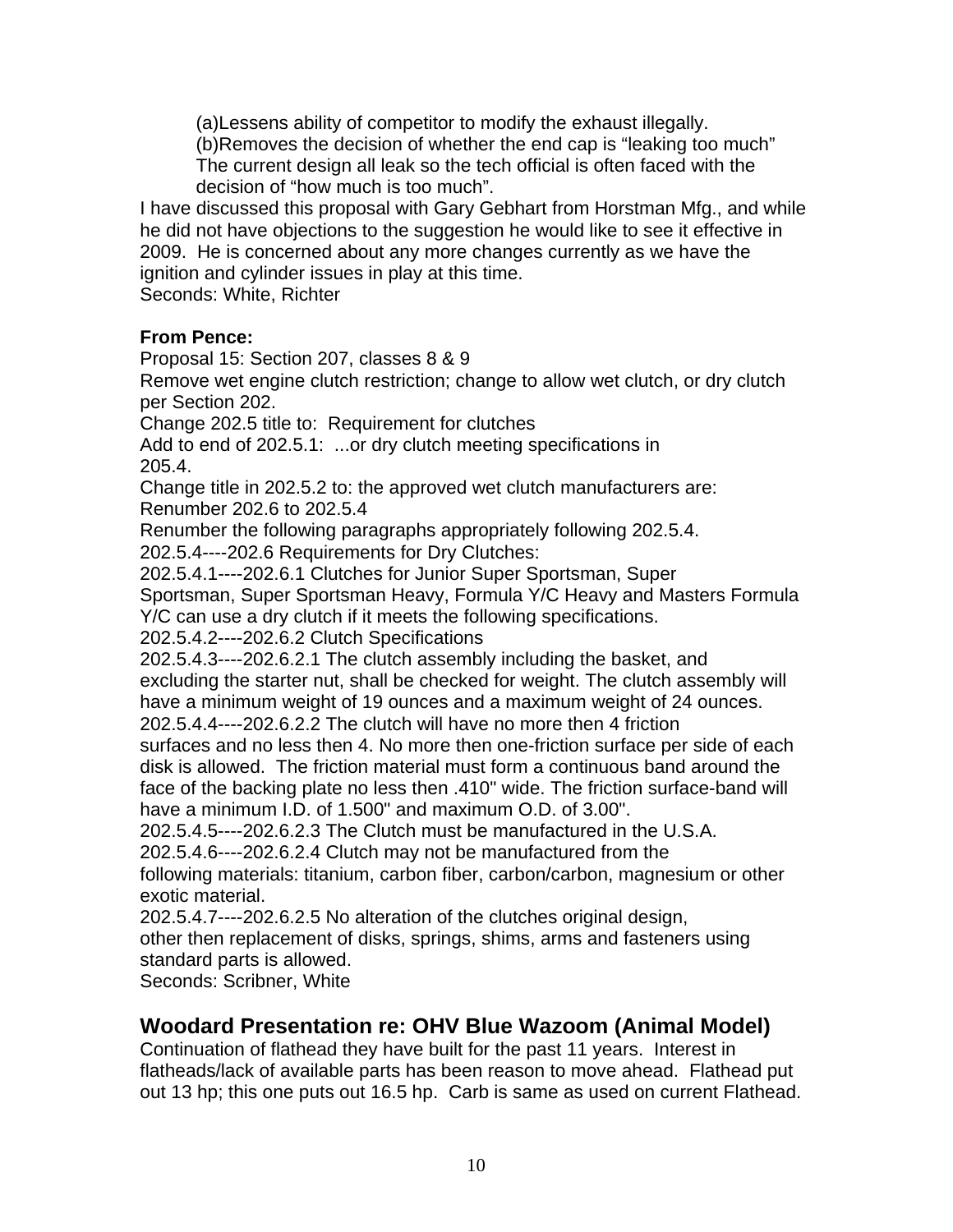Reviewed changes. Explained two seals on engine and ease of doing tech inspection. Does require hand held electric start. Currently undecided re: exhaust. Package to sell for \$845. This engine will run for a Duffy as a Local Option at the 2007 4-Cycle Speedway Grandnationals. Woodard: "We will provide engines for anyone who wants to run at this class. If there are 60 entries, I guess we'll build 60 engines." Engines will be available for purchase on September 1, 2007; final specs are to be presented at the September BOD meeting.

## **2008 Grandnational Bid Presentations**

Note: The rotation order will be as follows:

|                     | 2007             | 2008             | 2009             |
|---------------------|------------------|------------------|------------------|
| 2 Cycle Sprint      | <b>Northwest</b> | West             | <b>Midwest</b>   |
| 4 Cycle Sprint      | <b>Midwest</b>   | <b>Northwest</b> | West             |
| Shifter             | West             | <b>Midwest</b>   | <b>Northwest</b> |
| 4 Cycle Spdwy       | <b>Midwest</b>   | Other            | <b>Midwest</b>   |
| 2 Cycle Spdwy/      | <b>Northwest</b> | <b>Midwest</b>   | West             |
| <b>Spdwy Midget</b> |                  |                  |                  |

The area will be favored when appropriate bids are available. The specific selection will be done using additional factors including physical facility, available personnel, history of IKF support, etc. Contracts to be sent out and they must be returned signed by July  $1<sup>st</sup>$  or the race is awarded to the alternate track (approximately 12 months before the race).

\* Indicates presentation by rep of bidding organization All voting for Grandnational host designations done by paper ballot

## **2 CYCLE SPRINT/SHIFTER**

| <b>Karting Ventures</b>     | <b>CalSpeed Kart Track</b>       | Fontana CA               |
|-----------------------------|----------------------------------|--------------------------|
| *No. NV Kart Club           | <b>Desert Park Raceway</b>       | Reno NV                  |
| *Portland Karting Assoc.    | <b>McMinnville Raceway</b>       | <b>McMinnville OR</b>    |
| *Tri C Karters              | <b>Perris Kart Track</b>         | Perris CA                |
| <b>TIMI Promotions</b>      | <b>Willow Springs Kart Track</b> | <b>Willow Springs CA</b> |
| *Santa Maria Karting Assoc. | Santa Maria Kart Track           | Santa Maria CA           |

## **2008 2-Cycle Sprint Grandnationals awarded to Santa Maria Karting Assoc.; Alternate track is No. NV Kart Club**

## **4 CYCLE SPRINT**

| *Portland Karting Assoc.    | <b>McMinnville Raceway</b> | <b>McMinnville OR</b> |
|-----------------------------|----------------------------|-----------------------|
| *Santa Maria Karting Assoc. | Santa Maria Kart Track     | Santa Maria CA        |

## **Santa Maria Karting Assoc. withdrew their bid for this event.**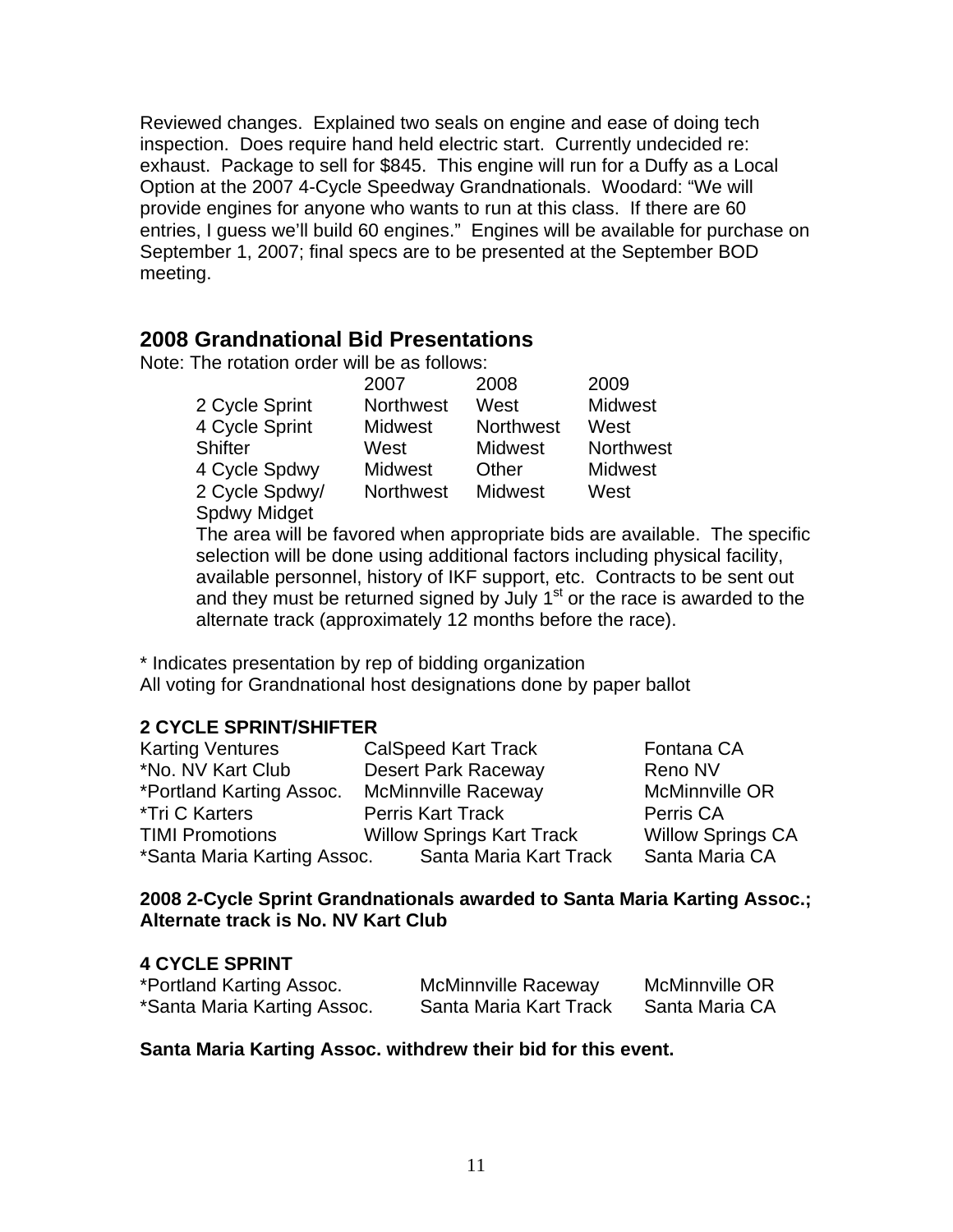**2008 4-Cycle Sprint Grandnationals awarded to McMinnville Raceway; no alternate designated at this time; Tri-C reps will ask their Board if it is interested in assuming this role.**

## **2 CYCLE SPEEDWAY/SPEEDWAY MIDGET**

| *Tri County Karters | Delaware Speedway        | Marion IA |
|---------------------|--------------------------|-----------|
| Newton Kart Klub    | <b>Newton Kart Track</b> | Newton IA |

**Tri County Karters awarded the 2008 2-Cycle Speedway / Speedway Midget Grandnationals.** 

## **4 CYCLE SPEEDWAY**

| *Tri County Karters                         | Delaware Speedway                                   | <b>Marion IA</b>    |
|---------------------------------------------|-----------------------------------------------------|---------------------|
| Wavelink Raceway Park Wavelink Raceway Park |                                                     | Lincoln NE          |
|                                             | *Rolling Thunder Kart Club Rolling Thunder Speedway | Huron SD            |
| Newton Kart Klub                            | Newton Kart Track                                   | Newton IA           |
|                                             | University Plains Spdwy. University Plains Speedway | <b>Brookings SD</b> |

**Rolling Thunder Kart Club awarded the 2008 4-Cycle Speedway Grandnationals; Tri County Karters was designated as the alternate track.** 

## **ROAD RACE**

**The 2008 Road Race event was not awarded to a track/promoter at this time.** 

Motion by White to adjourn until Sunday morning; second: Hilger Respectfully submitted.

## **Sunday Session**

Directors in attendance: Jack Hoegerl, John Pence, Gary Richter, Syd White, Wayne Brown, Bill Hilger, Mike Schorn, Rick Scribner. Absent: John Motley

Members and guests in attendance: Rod Verlengiere, Janet Scribner, William and Candice Rieken, Jeff Wamre, Sharon Barros, Richard Job.

## **Road Race Grandnationals for 2008**

Two clubs, SWRA and Portland, have expressed interest in bidding on this event. Both clubs will present information at an upcoming phone meeting; a vote to award the event will take place at that time.

## **Tech Manual Corrections/Clarifications**

302.15.2 says IKF sound limit is 95 decibels; varies from the limit designated in the 100 Section. This limit is specifically for the FKE3 class; White will add "for this class" at the end of the sentence to clarify.